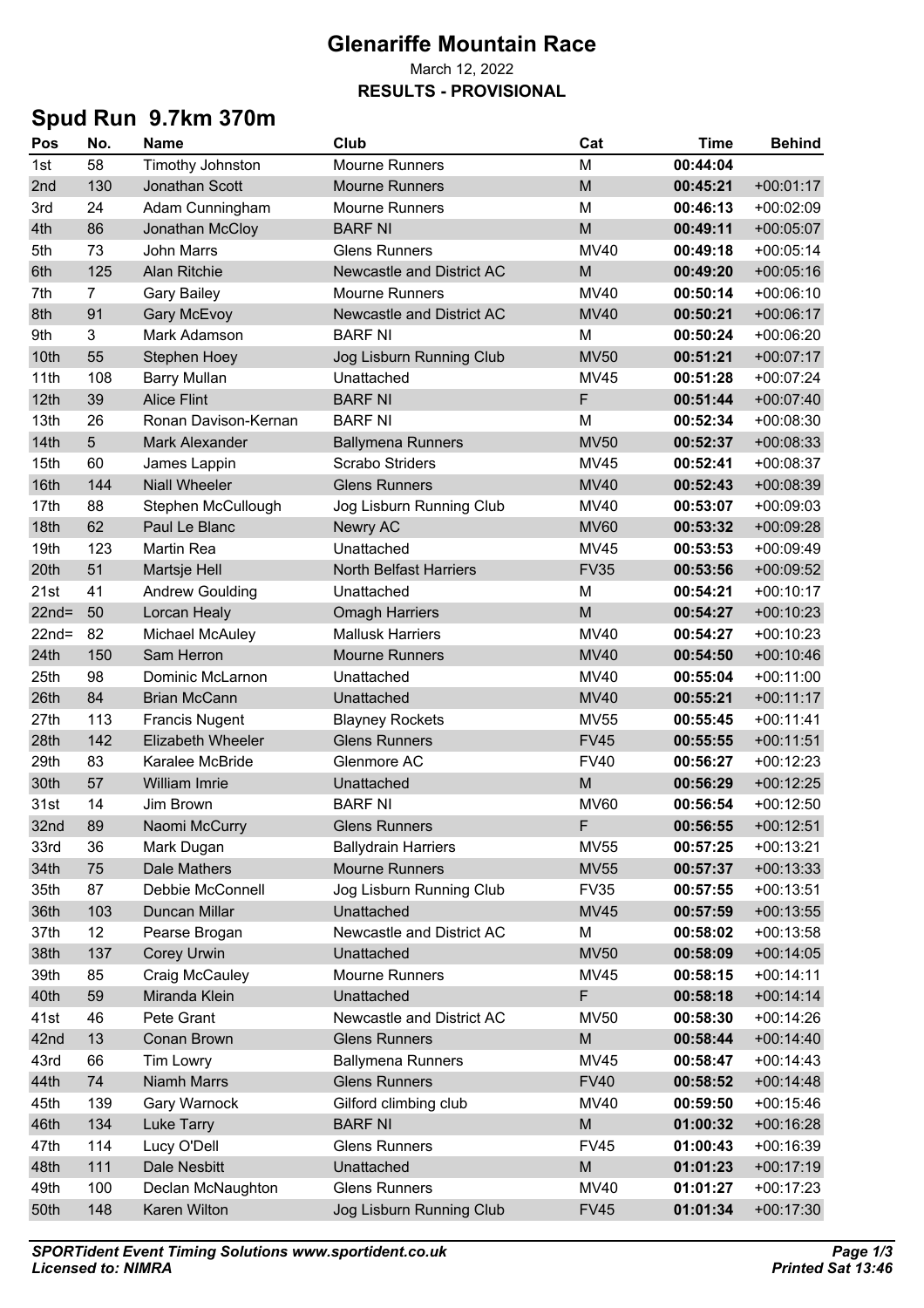### **Glenariffe Mountain Race**

#### March 12, 2022 **RESULTS - PROVISIONAL**

# **Spud Run 9.7km 370m**

| Pos   | No. | <b>Name</b>                 | Club                             | Cat         | Time     | <b>Behind</b> |
|-------|-----|-----------------------------|----------------------------------|-------------|----------|---------------|
| 51st  | 1   | Damien Abram                | Serpentine                       | <b>MV40</b> | 01:01:39 | $+00:17:35$   |
| 52nd  | 92  | Peter McEvoy                | <b>Mourne Runners</b>            | M           | 01:02:00 | $+00:17:56$   |
| 53rd  | 10  | David Bell                  | <b>Mourne Runners</b>            | <b>MV60</b> | 01:02:10 | $+00:18:06$   |
| 54th  | 21  | Martin Coughlan             | Unattached                       | <b>MV50</b> | 01:02:11 | $+00:18:07$   |
| 55th  | 71  | <b>Patrick Mallon</b>       | <b>BARF NI</b>                   | <b>MV55</b> | 01:02:20 | $+00:18:16$   |
| 56th  | 96  | Gavin McKay                 | East Coast AC                    | M           | 01:02:23 | $+00:18:19$   |
| 57th  | 70  | Rebecca Magee               | <b>Newcastle and District AC</b> | <b>FU23</b> | 01:02:33 | $+00:18:29$   |
| 58th  | 77  | Ciarán McAleenan            | <b>Mourne Runners</b>            | <b>MV60</b> | 01:02:39 | $+00:18:35$   |
| 59th  | 145 | Joanna Wheeler Connon       | <b>Glens Runners</b>             | <b>FV35</b> | 01:02:56 | $+00:18:52$   |
| 60th  | 78  | <b>Gerard McAlister</b>     | Unattached                       | <b>MV60</b> | 01:02:57 | $+00:18:53$   |
| 61st  | 52  | <b>Richard Hetherington</b> | Seapark AC                       | <b>MV40</b> | 01:03:18 | $+00:19:14$   |
| 62nd  | 35  | Paul Duffy                  | Unattached                       | <b>MV50</b> | 01:03:38 | $+00:19:34$   |
| 63rd  | 90  | Declan McElroy              | <b>Newcastle and District AC</b> | <b>MV55</b> | 01:03:54 | $+00:19:50$   |
| 64th  | 102 | <b>Aine McNeill</b>         | Dromore AC                       | <b>FV55</b> | 01:04:00 | $+00:19:56$   |
| 65th  | 119 | <b>Graeme Potter</b>        | <b>RIADA TC</b>                  | M           | 01:04:23 | $+00:20:19$   |
| 66th  | 132 | <b>Ross Smith</b>           | Unattached                       | M           | 01:04:44 | $+00:20:40$   |
| 67th  | 38  | Joshua Flanagan             | Unattached                       | <b>MU23</b> | 01:04:50 | $+00:20:46$   |
| 68th  | 120 | Oran Quinn                  | Unattached                       | M           | 01:05:22 | $+00:21:18$   |
| 69th  | 27  | <b>Brian Devlin</b>         | Unattached                       | м           | 01:05:33 | $+00:21:29$   |
| 70th  | 101 | Michael McNaughton          | Unattached                       | <b>MV45</b> | 01:05:47 | $+00:21:43$   |
| 71st  | 81  | Kellyann McAuley            | <b>Glens Runners</b>             | F           | 01:05:48 | $+00:21:44$   |
| 72nd  | 141 | David Watts                 | Unattached                       | <b>MV40</b> | 01:05:57 | $+00:21:53$   |
| 73rd  | 136 | Adele Tomb                  | <b>Springwell Running Club</b>   | <b>FV50</b> | 01:06:09 | $+00:22:05$   |
| 74th  | 17  | <b>Thomas Cassidy</b>       | Unattached                       | M           | 01:06:31 | $+00:22:27$   |
| 75th  | 79  | Sinead-Marie McAllister     | Larne AC                         | F           | 01:07:03 | $+00:22:59$   |
| 76th  | 22  | <b>Clarke Browne</b>        | <b>Mourne Runners</b>            | <b>MV50</b> | 01:07:17 | $+00:23:13$   |
| 77th  | 124 | Stephen Reid                | <b>Ballymena Runners</b>         | М           | 01:07:50 | $+00:23:46$   |
| 78th  | 30  | <b>Michael Dodds</b>        | <b>BARF NI</b>                   | M           | 01:07:58 | $+00:23:54$   |
| 79th  | 65  | Gary Longridge              | <b>BARF NI</b>                   | MV45        | 01:07:59 | $+00:23:55$   |
| 80th  | 25  | <b>Nigel Davidson</b>       | <b>Ballymena Runners</b>         | <b>MV50</b> | 01:08:06 | $+00:24:02$   |
| 81st  | 69  | Alan Magee                  | <b>NIMRA</b>                     | <b>MV50</b> | 01:08:10 | $+00:24:06$   |
| 82nd  | 43  | Aaron Graham                | Unattached                       | <b>MU23</b> | 01:08:35 | $+00:24:31$   |
| 83rd  | 94  | Andrew McGibbon             | <b>BARF NI</b>                   | <b>MV50</b> | 01:08:44 | $+00:24:40$   |
| 84th  | 33  | <b>Dom Dorris</b>           | Unattached                       | <b>MV45</b> | 01:09:01 | $+00:24:57$   |
| 85th  | 138 | Konrad Walder               | <b>Ballymena Runners</b>         | <b>MV40</b> | 01:09:06 | $+00:25:02$   |
| 86th  | 48  | Shirhaan Hameed             | <b>Springwell Running Club</b>   | <b>MV40</b> | 01:09:07 | $+00:25:03$   |
| 87th  | 68  | Mary MacKin                 | Dromore AC                       | <b>FV65</b> | 01:09:13 | $+00:25:09$   |
| 88th  | 117 | <b>Colin Playforth</b>      | <b>Dub Runners</b>               | <b>MV40</b> | 01:09:48 | $+00:25:44$   |
| 89th  | 80  | <b>Brian McAuley</b>        | <b>Glens Runners</b>             | <b>MV55</b> | 01:10:16 | $+00:26:12$   |
| 90th  | 11  | Nigel Bonar                 | <b>Ballymena Runners</b>         | <b>MV50</b> | 01:10:24 | $+00:26:20$   |
| 91st  | 4   | Kathryn Aiken               | Dromore AC                       | <b>FV45</b> | 01:10:43 | $+00:26:39$   |
| 92nd  | 63  | Killian Leonard             | Unattached                       | <b>MV40</b> | 01:10:48 | $+00:26:44$   |
| 93rd  | 128 | Jonny Rowntree              | Unattached                       | М           | 01:10:52 | $+00:26:48$   |
| 94th  | 64  | Declan Leung                | Virtual Run NI                   | M           | 01:12:09 | $+00:28:05$   |
| 95th  | 76  | Denise Mathers              | <b>Mourne Runners</b>            | <b>FV55</b> | 01:12:23 | $+00:28:19$   |
| 96th  | 149 | <b>Emmett Woods</b>         | Larne AC                         | <b>MV55</b> | 01:12:35 | $+00:28:31$   |
| 97th  | 16  | Clarke Campbell             | <b>BARF NI</b>                   | <b>MV50</b> | 01:13:13 | $+00:29:09$   |
| 98th  | 32  | Jonathan Doran              | Unattached                       | M           | 01:13:21 | $+00:29:17$   |
| 99th  | 9   | <b>Alan Beatty</b>          | Unattached                       | <b>MV55</b> | 01:13:53 | $+00:29:49$   |
| 100th | 54  | Colin Hoey                  | Unattached                       | <b>MV50</b> | 01:14:27 | $+00:30:23$   |
|       |     |                             |                                  |             |          |               |